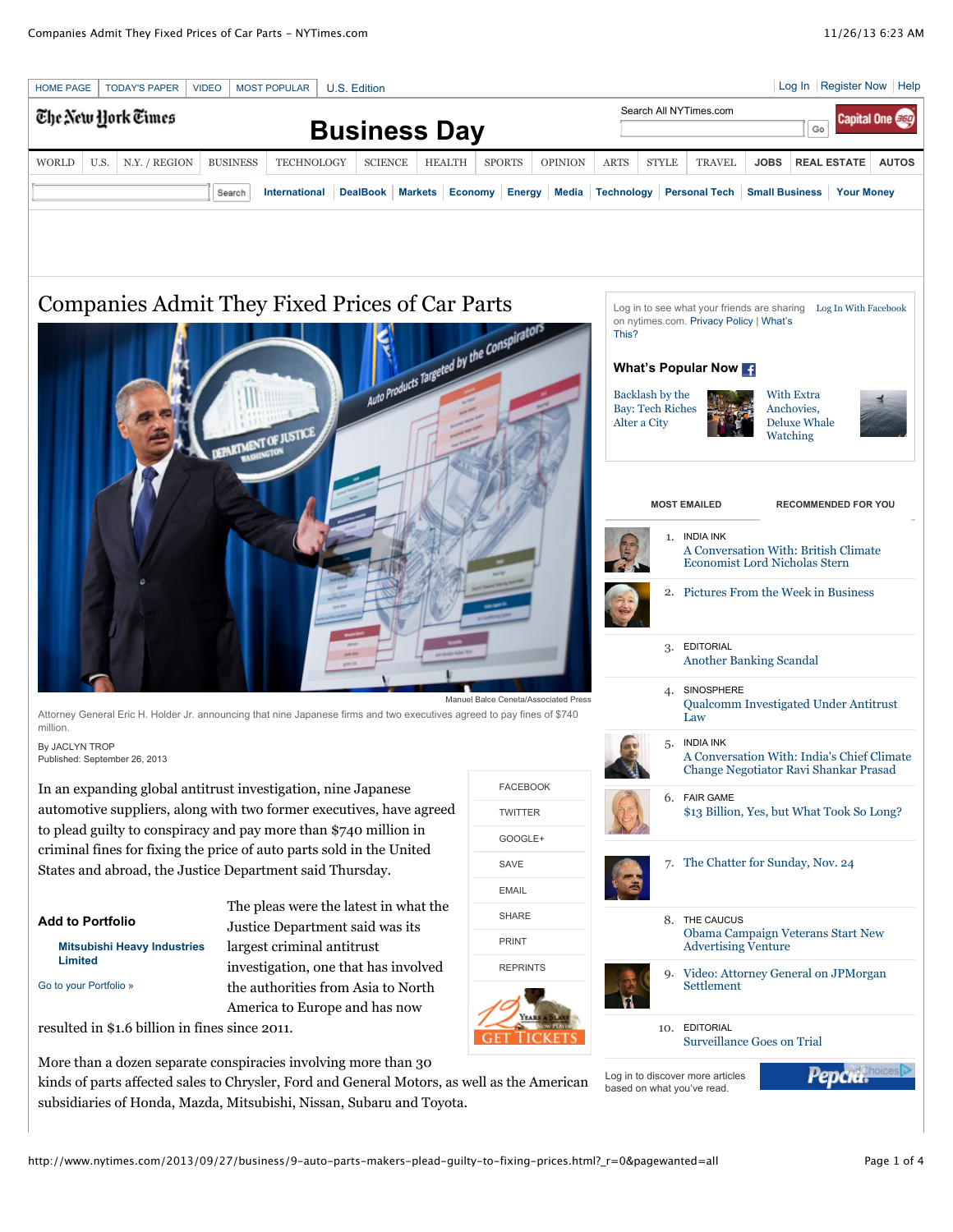"These international price-fixing conspiracies affected more than \$5 billion in automobile parts sold to U.S. car manufacturers," Attorney General Eric H. Holder Jr. said in a [statement. "In total, more than 25 million cars purchased by American consumers w](http://www.justice.gov/iso/opa/ag/speeches/2013/ag-speech-1309261.html)ere affected by the illegal conduct."

Hitachi Automotive Systems and Mitsubishi Electric paid the biggest fines, \$195 million and \$190 million. The Justice Department said the two companies' price-fixing schemes lasted from at least January 2000 through February 2010.

The parts included seat belts, radiators, windshield wipers and air-conditioning systems, Mr. Holder said. The Justice Department said that while the price fixing increased the cost of cars for consumers, there was no way to determine exactly how much.

The two former executives — Gary Walker, an American, and Tetsuya Kunida, a Japanese national working for American subsidiaries of Japanese companies — also pleaded guilty for their involvement in the scheme, in which executives met in person and colluded on the phone to rig bids, fix prices and allocate the supply of parts, the Justice Department said.

Mr. Kunida was sentenced to 12 months and a day in an American prison. He pleaded guilty to a felony charge of fixing the price of products sold to Toyota and other automakers from at least November 2001 until May 2012.

Mr. Walker was sentenced to 14 months. The Justice Department said he engaged in a conspiracy to fix the prices of seat belts sold to Honda, Mazda, Nissan, Subaru and Toyota from at least Jan. 1, 2003, through February 2010.

Each man is to pay a \$20,000 fine.

Twenty companies and 21 executives have been charged so far in the Justice Department's investigation. Each company has pleaded guilty or agreed to do so, the Justice Department said. All but four of the 21 executives have been sentenced to prison or have entered into plea agreements that call for prison sentences.

The actions on Thursday underscored a willingness of countries to cooperate as business relationships become more international.

"Twenty years ago, a case of this size would have been inconceivable," said Spencer Weber Waller, a professor at the Loyola University Chicago School of Law and director of its Institute for Consumer Antitrust Studies. "We often fought with these countries against the application of U.S. antitrust laws, but now they themselves are more stringent in applying their own antitrust laws."

Scott D. Hammond, assistant attorney general of the Antitrust Division's Criminal Enforcement Program, said that some of the conspiracies announced on Thursday were originally discovered by the Japan Fair Trade Commission.

As for the price fixing, Professor Waller said it "appears to be one of the longest-running international cartels that has come to light."

General Motors called the price fixing among suppliers unacceptable. "We are greatly concerned by the large number of suppliers in the automotive supplier sector who have pled guilty to serious criminal price-fixing charges," it said in a statement.

Ford said it was monitoring the investigation and would not comment further.

Toyota said in a statement that it "expects its suppliers to provide the company with

[What's This?](http://www.nytimes.com/content/help/extras/recommendations/recommendations.html) | Don't Show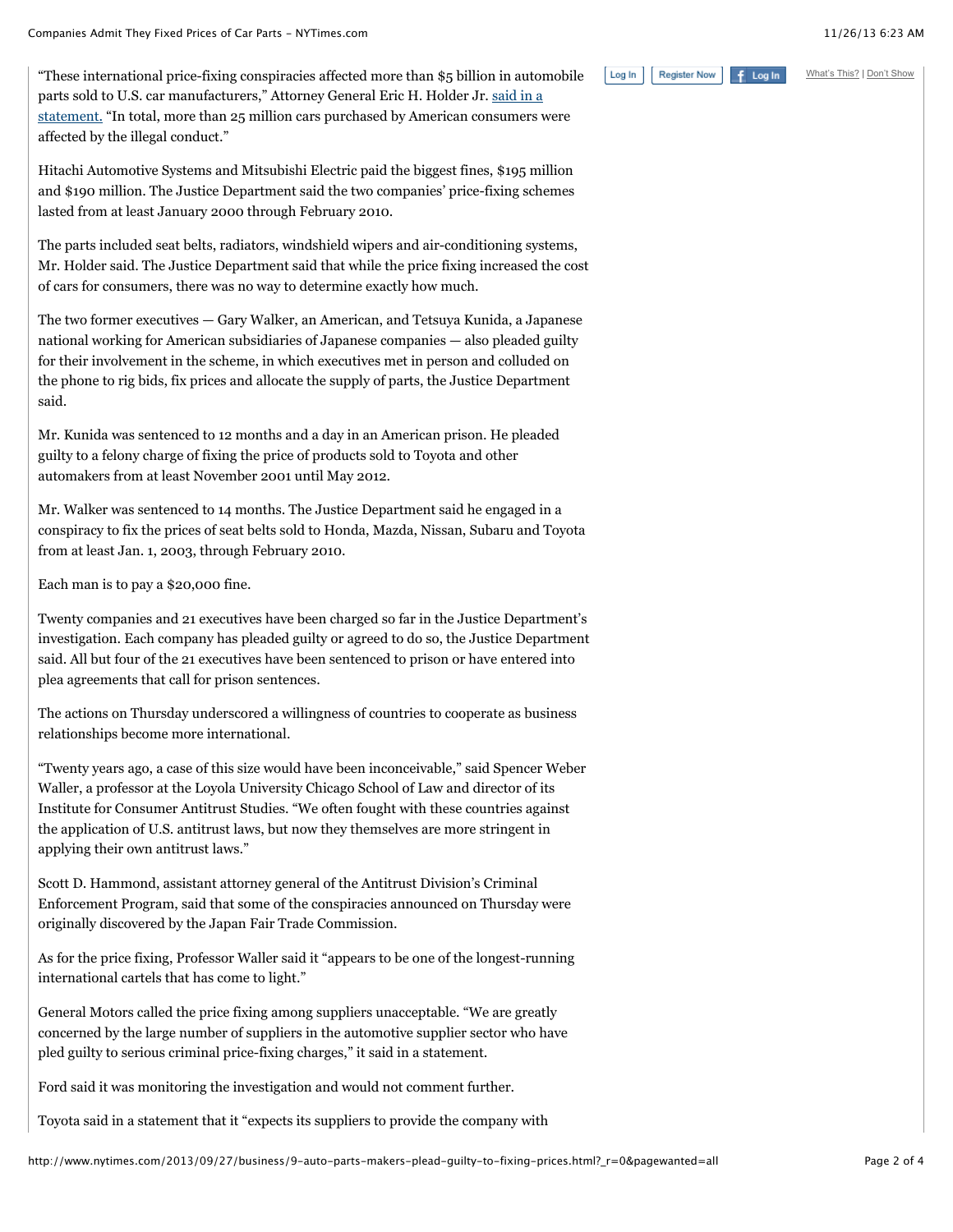quality parts at competitive prices, while complying with all applicable laws in the markets where they do business."

It also said: "We are committed to supporting free and fair competition among suppliers, and we have code of conduct guidelines in place that we expect suppliers to meet. We take any violations of these guidelines seriously."

Hitachi will pay its \$195 million fine in connection with charges that it conspired with other companies to rig the prices of auto parts it sold to General Motors, Ford, Honda, Nissan and Toyota in the United States and other countries.

In a statement, Hitachi said it would institute measures to prevent such actions in the future and was "committed to ensuring to comply with all applicable antitrust laws or competition laws."

Mitsubishi will pay its \$190 million fine on charges that it conspired to fix the prices of auto parts like starter motors, alternators and ignition coils it sold to Chrysler, Ford, General Motors, Honda, Nissan and Subaru.

"We've cooperated fully with the Department of Justice and have concluded our discussions," Mitsubishi said in a statement.

The charges were filed in United States District Courts in Cincinnati, Detroit and Toledo, Ohio.

"These enforcement actions send a clear and consistent message to all who would take advantage of consumers," Mr. Holder said.

Mitsuba Corporation will pay \$135 million on charges that it fixed the price of parts sold to Chrysler, Honda, Nissan, Subaru and Toyota. The company also agreed to plead guilty to one count of obstruction of justice, because of orders from a high-level United Statesbased executive to destroy evidence, the Justice Department said.

Jtekt Corporation will pay \$103 million and NSK Ltd. will pay \$68.2 million. The remaining companies will pay lesser amounts, including a fine of \$14.5 million for Mitsubishi Heavy Industries Ltd., which pleaded guilty to rigging prices for compressors and condensers, and a fine of \$13.75 million for T.RAD Company, which sold radiators and devices that warm the automatic transmission fluid.

Valeo Japan, which sold air-conditioning systems, will pay \$13.6 million. Yamashita Rubber will pay \$11 million for fixing the price of automotive antivibration rubber products.

As the investigation expands, Mr. Holder said, the Justice Department will continue to look into price fixing in the automotive industry. "Our work isn't done," he said.

A version of this article appears in print on September 27, 2013, on page B1 of the New York edition with the headline: Companies Admit They Fixed Prices Of Car Parts.

SAVE FMAIL SHARE

**[Get 50% Off The New York Times & Free All Digital](http://www.nytimes.com/adx/bin/adx_click.html?type=goto&opzn&page=www.nytimes.com/yr/mo/day/business&pos=Bottom1&sn2=794b505b/5ccf9ae2&sn1=76942ec/5762b930&camp=nyt2013_footer_hd_hp_ros_34QQH&ad=052909-footer-hp-clickhereimg&goto=https%3A%2F%2Fwww%2Enytimesathome%2Ecom%2Fhd%2F101%3FSPTR%5FID%3DhdNYT%26MediaCode%3DW42CQ%26CMP%3D34QQH) Access.**

**Get Free E-mail Alerts on These Topics**

[Automobiles](https://myaccount.nytimes.com/mem/tnt.html?module=call&alert_context=1&topic1=Automobiles&topic_field1=des&topic1_check=y&retA=&retT=&cskey=)

[Antitrust Laws and Competition Issues](https://myaccount.nytimes.com/mem/tnt.html?module=call&alert_context=1&topic1=Antitrust+Laws+and+Competition+Issues&topic_field1=des&topic1_check=y&retA=&retT=&cskey=)